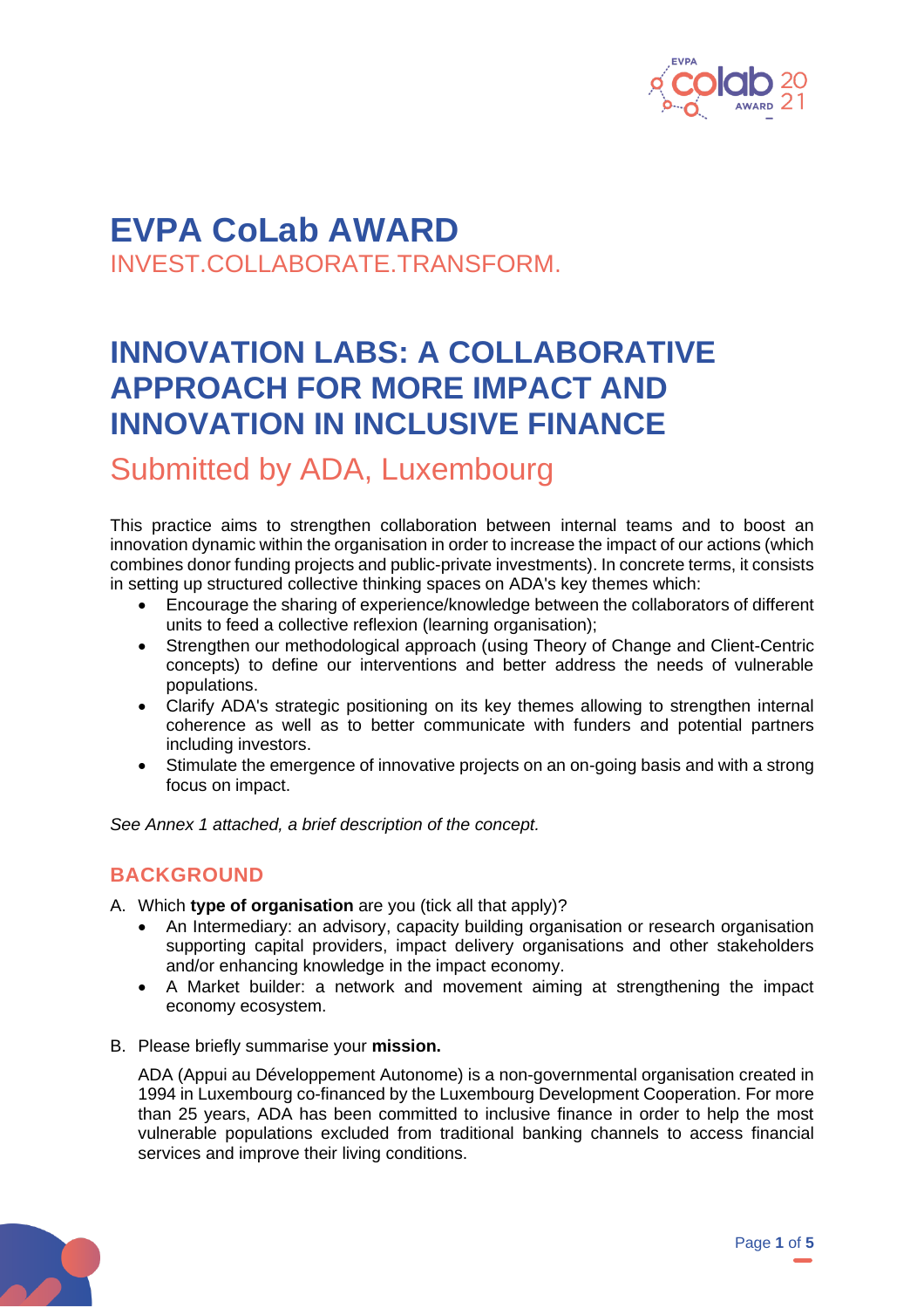

Its core work aims to enable its target populations to access adapted solutions by strengthening the autonomy and capacity of microfinance institutions (MFIs) or other financial intermediaries (FinTechs, local banks, etc.) and by facilitating partnerships with non-financial service providers. ADA also assists governments and regulators to support and structure the inclusive finance sector at the regional and national levels. Finally, it is the fund advisor of the Luxembourg Microfinance and Development Fund (LMDF sicav, a regulated impact investment fund of €45m

- C. Which of the **use cases** does your practice(s) apply to? Please tick all that apply!
	- Social innovation in public services / with public authorities
	- Building impact (investing) ecosystems
	- Public private (blended) financing vehicles and mechanism
- D. Which **system practice field(s)** does your practice apply to? Please select the most relevant (max three).
	- Strategy design
	- Management, learning & adaptation
	- Collaboration
	- System leadership & governance
- E. Please give us a brief background 1) what motivated you to act and who initiated the practice(s), inside or outside your organisation, and (if applicable) 2) describe the event that triggered your engagement.

The design and launch of the Innovation Labs practice has been motivated by the following reasons:

- Need to strengthen synergies between technical assistance projects (subsidy) and investments (debt);
- Willingness to encourage innovation within the organisation;
- Willingness to better address the target populations' needs by integrating the Theory of Change and Client-Centric concepts;
- Need to clarify ADA's positioning and strategy for the coming years;
- Willingness to empower staff as well as to involve staff in the change and in the definition of the new strategy in order to foster ownership and buy-in (evolving from a top-down approach to a bottom-up approach for strategy definition)

The practice was initiated by the Innovation advisor in collaboration with the R&D team who designed the methodology. The Direction was also involved in the design and the implementation of the methodology.

### **THE PRACTICE(S)**

F. Briefly **analyse the situation before you introduced the practice**. What contributed to maintaining the status quo and producing (undesirable) results, e.g. resources (or lack of resources), rules (informal and formal), roles (relevant actors from the public, private and social sector, their legitimacy or effectiveness) and/or the kind and quality of relationships (informal and formal cooperation, power dynamics, information flows).<sup>1</sup>

 $<sup>1</sup>$  See more details on using the 5R framework (Results, Ressources, Rules, Roles, Relationships) for systems analysis for</sup> example here Ashok[a Online Guide on System Change, part](https://www.ashoka.org/en/story/animated-guide-changing-systems) 3' based on USAIDs Programm Cycle.

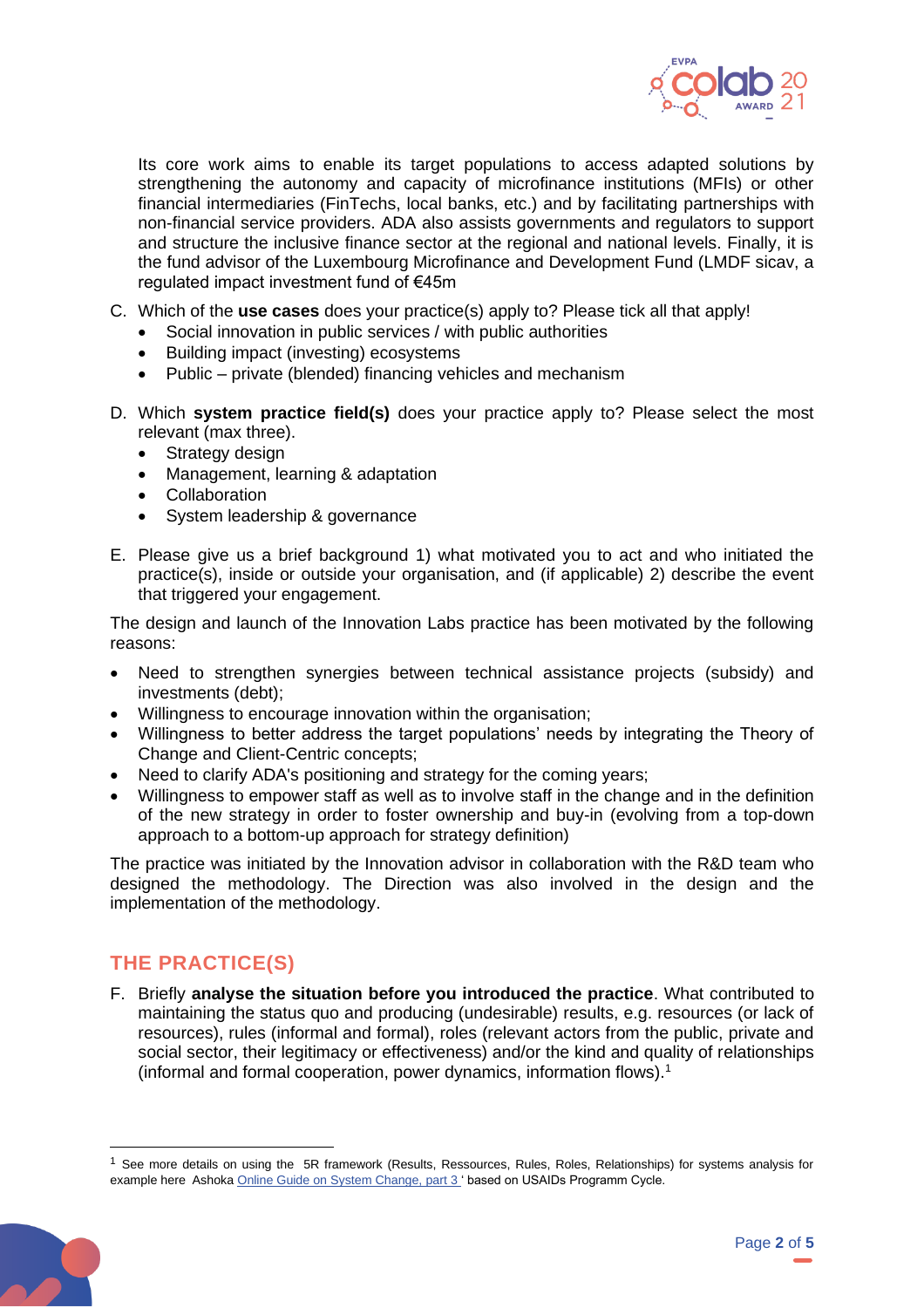

Before we introduced the Innovation Labs practice, the organisation faced the following constraints:

- Silos within the organisation: After ten years of growth, the various teams of the organisation were working in silos. This was createing overlaps, lack of efficiency, missed opportunities, lack of innovation. This was particularly the case between the "investment team" and the "project team" which led to limited synergies between them.
- Need to unlock the potential: Recognized as a relevant actor within the inclusive finance sector, the organisation wanted to unlock the potential in order to bring projects at a larger scale as well as to evolve from a focused inclusive finance approach towards a broader sustainable development approach.
- Top-down strategic process: At that time, the strategy of the organisation was mainly defined through a top-down process mainly driven by the board and the management. This created limited buy-in of the strategy by the staff and contributed to increase the staff turnover.
- Lack of harmonized methodologies and limited impact measurement process: To emphasize the demonstration effect of some projects and inspire other players from the inclusive finance sector, it was important to strengthen internal methodologies as well as integrate a more robust impact measurement process, in line with the Sustainable Development Goals.
- Lack of knowledge and expertise: in order to develop new innovative projects and better address the needs of the final beneficiaries, it was necessary to strengthen the knowledge of the project officers and to empower them in the search for relevant information on the priority topics of the sector.Lack of creativity due to lack of spaces dedicated to think out of the box.
- Lack of initiative tacking to develop new projects due to a lack of strategy and a culture of "validation by the management".

These elements had consequences on the collaborations with external partners since the strategic orientations of the organisation were not clear enough and therefore not easy to communicate clearly to external partners. In order to evolve, it was important for the organisation to create a dynamic for change which has been instigated with the Innovation Labs.

- G. Please describe the **actual results** you sought to achieve with your practice, **the parameters you sought to influence most**; roles, relationships, rules, and resources and how?
- More collaboration and synergies between teams in terms of sharing of experience/knowledge and making links between different projects on the same theme. Ex: links between investment activities and technical assistance projects which enable sustainability and massification of the solutions developed.
- Emergence of new projects which build on the experience and synergies of the different teams including investment team and project team. Some examples are F2.0 (Farmers 2.0, a digital platform for Farmers on Africa combining the provision of agriculture input, funding as well as access to markets) or YES-FI (Young Entrepreneurs Sustainable Finance Initiative which combines non-financial support and adapted funding to young entrepreneurs in order to prepare them to reach investors, etc.).
- Internal methodologies have been harmonized (theory of change, client-centricity approach, two-pager proposals, strategic orientation notes, etc.).
- More implication of the staff in the definition of the strategy and operational development plan, through the collaborative thinking on key topics. This implied a spontaneous buy-in

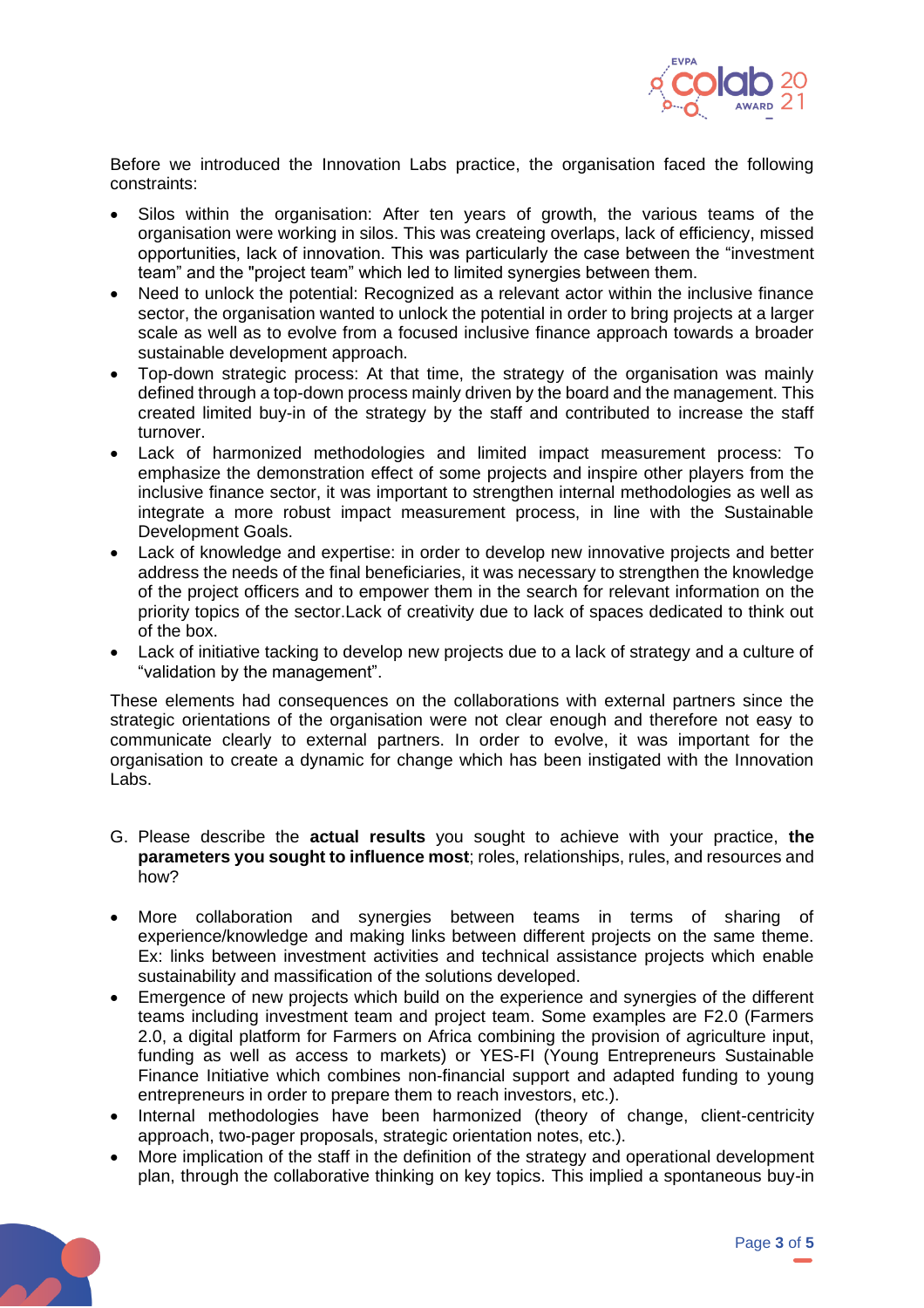

of the new strategic orientations by the staff and allowed a better communication towards partners and funders. Furthermore, it facilitates the interaction with strategic partners (project implementation partners, funders as well as investors) about vision and strategic orientation.

• Empowering project officers to acquire new knowledge on priority themes and to use lessons learned in new projects.

The Innovation Labs practice has been extended for the elaboration of a more concrete prospection methodology. Called "Prospection Labs", it uses the same collaborative process as the Innovation Labs but with a focus on prospection to identify innovative solutions and new partners which facilitates the emergence of concrete project proposals.

*See Annex 2 - An internal evaluation of the Innovation Labs practice*

H. Please describe the **intended results** you sought to achieve with your practice and **the parameters you sought to influence most** – if considerably different from the actual results described above.

Initially launched on a specific topic, the Innovation Labs practice has become an inspirational process for further collaborative work within the organisation as well as with external partners. For example, it became a major collaborative practice in the preparation of the future Operation Development Plan of ADA which clarifies its major strategic orientations. It is certainly a useful practice to stimulate collaborations but, in some cases, it did not sufficiently (or quickly enough) contributed to the emergence of new practical projects. This is the reason why Prospection Labs have been initated.

I. Please specifically explain the **role other actors and collaboration played** in this practice (if not the main practice itself) and insert a figure that illustrates the main stakeholders and partnerships that play a role in the practice you are presenting here.

The emergence of the YES-FI (Young Entrepreneurs Sustainable Finance Initiative) is a practical example of the use of the Innovation Labs practice. Initiated internally, it has progressively integrated external partners (most of them being new potential partners of ADA). Indeed, both in Central America and in West Africa, a diversity of actors including incubators providing non-financial services to entrepreneurs, financial institutions, private investors as well as market players have been involved in the design of the YES-FI pilot project currently implemented in six countries.

*See Annex 3 the illustration of the YES-FI concept.*

#### **YOUR INSIGHTS**

As described above, the Innovation Labs practice had more influence than initially expected. It has been used in various situations by the organisation with the aim to boost innovation and collaborative work, mainly internally and to some extend involving external partners. The main challenges encountered were:

- the application of the new methodologies by the teams like the theory of change. This was overcome thanks to the methodological support provided by the R&D project officers to the teams.
- the involvement of the innovation lab leader in terms of time to maintain the dynamics of the meetings, to facilitate contributions from teams between meetings and to formalise the expected results. This was overcome thanks to the support of the R&D team following up